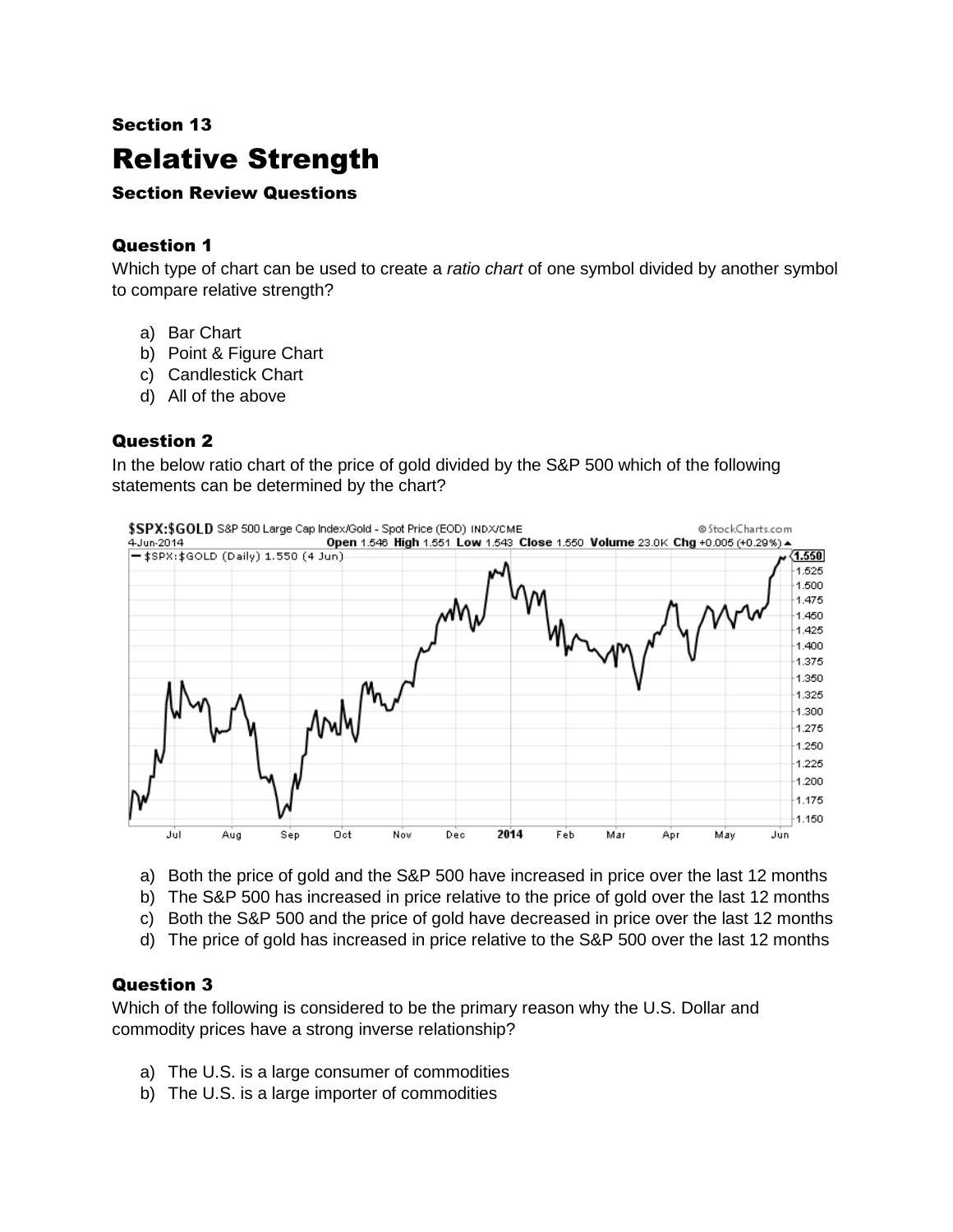- c) Many commodities are priced in U.S. dollars
- d) The U.S. Dollar and commodity prices do not have an inverse relationship

#### Question 4

According to the principals of sector rotation which one of the following S&P 500 sectors would most likely be outperforming at a market top?

- a) Technology
- b) Consumer Discretionary
- c) Energy
- d) Financials

#### Question 5

The Market Cycle usually \_\_\_\_\_\_ the Economic Cycle.

- a) Precedes
- b) Follows
- c) Repeats
- d) Lags

#### Question 6

The ratio of industrial metal prices to bond prices will rise when economic strength and \_\_\_\_\_\_ are prevalent.

- a) Despair
- b) Instability
- c) Deflation
- d) Inflation

#### Question 7

Intermarket analysis is a branch of technical analysis that examines the correlations between four major asset classes which includes which of the following?

- a) Currencies
- b) Bonds
- c) Commodities
- d) All of the above